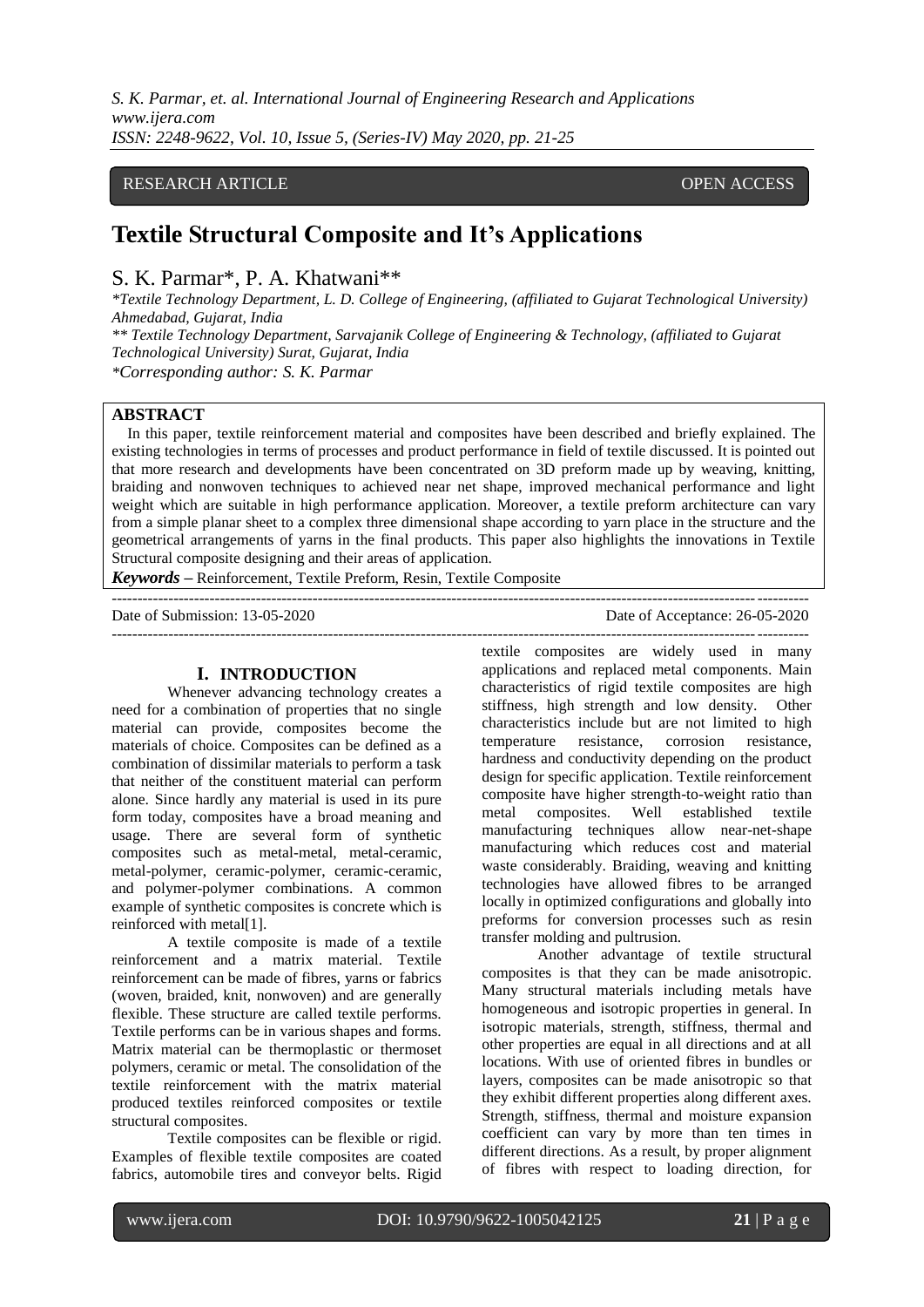example, the weight of the composite can be reduced further.

The strength and stiffness of the composite structure are function of fibre and matrix properties. The functions of matrix materials are to bind the fibrous materials together and protect them from outside effects. Matrices transport the forces and stresses acting on the boundary of the composite to fibres. They also help to strengthen the composites structure.

Application areas of composites are steadily expanding. They have replaced metals and metal alloys successfully in many applications including automotives, aerospace, electronics, military and recreation. Typical application examples are aircraft parts, rocket and missile components, automotive parts, electronic boards, home appliances, construction and sporting goods.

## **II. COMPOSITES**

Composite materials (or composites for short) are engineered materials made from two or more constituent materials with significantly different physical or chemical properties and which remain separate and distinct on a macroscopic level within the finished structure. They can also be defined as a multiphase materials obtained by artificial combination of different materials to attain properties that the individual components cannot attain[2].

The need of composite arises as many of our modern technologies require materials with unusual combinations of properties that cannot be met by the conventional metal alloys, ceramics, and polymeric materials. This is especially true for materials that are needed for aerospace, underwater, and transportation applications. The most primitive composite materials comprised straw and mud in the form of bricks for building construction. Other examples include road making with steel reinforcement and aggregate reinforced Portland cement or asphalt concrete, plywood, shower stalls and bath tubs made of fiber glass.

A Composite consist of two components viz. Matrix and Reinforcement and at least one portion of each type is required. The matrix material surrounds and supports the reinforcement materials by maintaining their relative positions. The reinforcements impart their special mechanical and physical properties to enhance the matrix properties. A synergism produces material properties unavailable from the individual constituent materials[2].

#### 2.1 Types of Composites Broadly, Composites can be classified as: 1) Particle reinforced composite

2) Fiber reinforced composite

3) Structural composite

#### 2.1.1 Particle reinforced composite

Particle reinforced composite as the name suggests have reinforcing elements in particulate form, either small or large. In case of particle reinforced composites the reinforcing particles tend to restrain movement of the matrix phase in the vicinity of each particle. The matrix transfers some of the applied stress to the particles which bear a fraction of the load. Concrete is a common large‐particle composite in which both matrix and dispersed phases are ceramic materials i.e. the aggregates are bind by a cement matrix.

#### 2.1.2 Fibre reinforced composite

The reinforcing material here is in a fiber form. These types of composite are technically important one and are used where high strength and stiffness properties are requires on weight basis. Factors such as fiber length and orientation inside the matrix are important in deciding the composite properties. It is obvious to say that preferential orientation of fibers in matrix will result in an anisotropic structure.

For better understanding of fiber reinforced composite, some essential information will be discussed here. A fiber‐reinforced composite consisting of these fiber and matrix materials will exhibit the uniaxial stress–strain response as shown in Fig. 1.





In the initial Stage I region, both fibers and matrix deform elastically; and the curve is linear. The matrix yields and deforms plastically while the fibers continue to stretch elastically, as the tensile strength of the fibers is significantly higher than the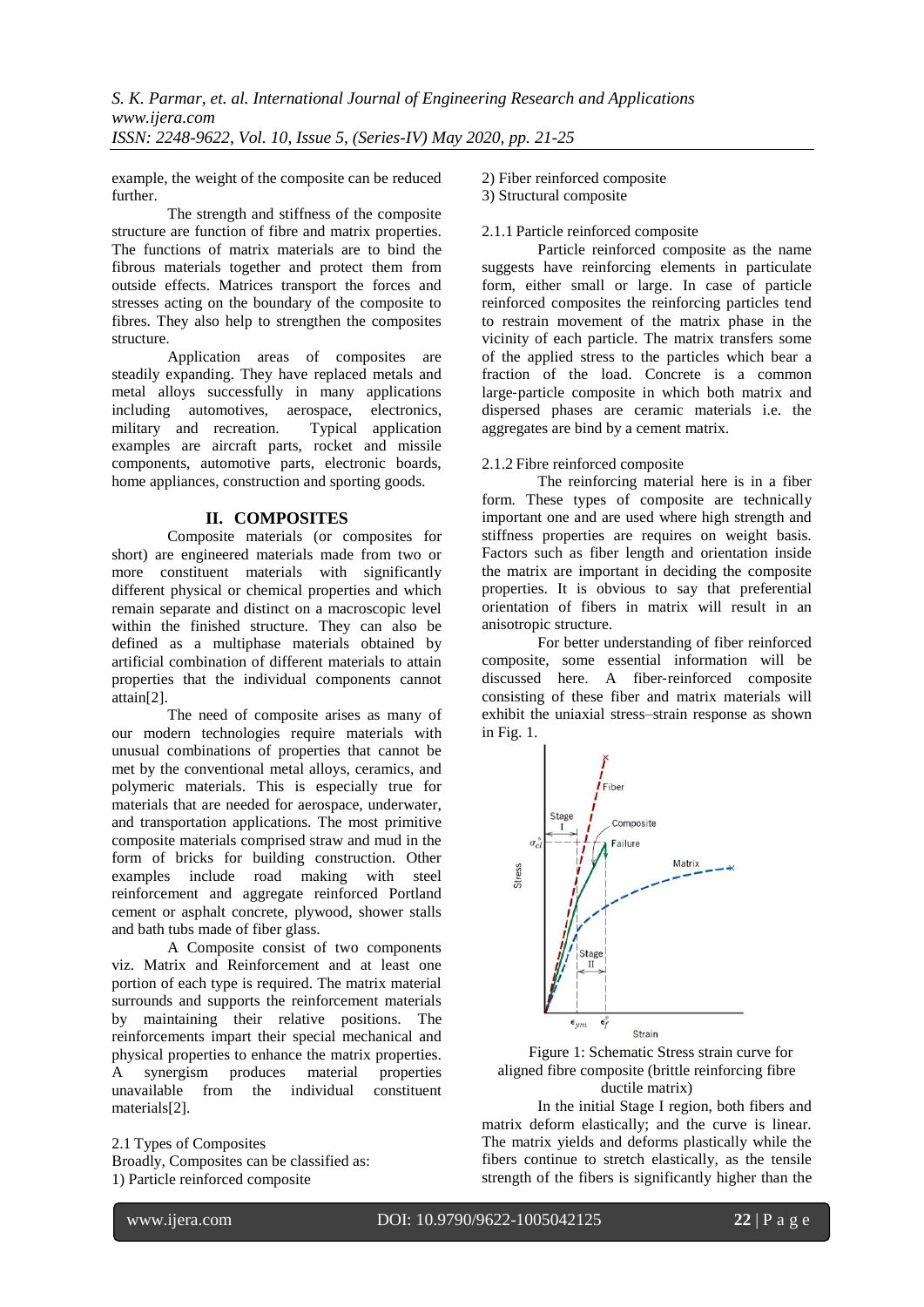yield strength of the matrix. This process constitutes to Stage where the proportion of the applied load that is borne by the fibers increases. The onset of composite failure begins as the fibers start to fracture, which corresponds to a strain of reinforcing fiber approximately. Composite failure is not catastrophic as, the matrix still remains intact and also shorter (broken) fiber length still remain intact inside the matrix.

#### 2.1.3 Structural reinforced composite

A structural composite is normally composed of both homogeneous and composite materials, the properties of which depend not only on the properties of the constituent materials but also on the geometrical design of the various structural elements. Laminar composites and sandwich panels are two of the most common structural composite.

#### 2.2 Alternate Classification

In addition to above classification another classification based on based on type of matrix also exist.

- 1) Polymer Matrix Composite
- 2) Metal Matrix Composite
- 3) Ceramic Matrix Composite

Although various above mentioned types of composites exist, most commercially produced composites use a polymer matrix composite. It consist of a polymer resin as the matrix, with fibre as reinforcement medium. These material are used in the greatest diversity of composite applications, as well as in the largest quantities, in the light of their room-temperature properties, ease of fabrication, and the cost. It is often called a resin solution. The most common are known as polyester, vinyl ester,<br>epoxy, phenolic, polyimide, polyamide, epoxy, phenolic, polyimide, polyamide, polypropylene, PEEK, and others.

This class is subcategorized into thermoset and thermoplastic polymer matrix composites.

#### 2.2.1 Thermoset polymer matrix composite

Thermosetting plastics (thermosets) are polymer materials that irreversibly cure to a stronger form (due to cross linking of polymeric chains). The cure may be done through heat, through a chemical reaction, or irradiation.

Thermoset materials are usually in liquid form prior to curing and are hence can easily be used as a matrix for composite structures. The curing process transforms the resin into a plastic or rubber by a cross‐linking process. Molecular chains reacts at chemically active sites (unsaturated or epoxy sites, for example), linking into a rigid, 3‐D structure. The cross‐linking process forms a molecule with a larger molecular weight, resulting in a material with a

higher melting point and the material forms into a solid material.

Reheating of the material results in reaching the decomposition temperature before the melting point is obtained. Therefore, a thermoset material cannot be melted and re‐shaped after it is cured. This implies that thermosets cannot be recycled, except as filler material.

Thermoset materials are generally stronger than thermoplastic materials due to this 3‐D network of bonds, and are also better suited to high-temperature applications up to the decomposition temperature of the material

But an important aspect here is that sufficient adhesive strength must be developed at every point along the matrix polymer‐reinforcement (glass) interface so that the maximum stress can be transferred from the polymer matrix to the reinforcement. Thus there arises a need of the coupling agents which serve as an intermediate layer between the matrix and the reinforcement, and can be applied directly to the reinforcement surface or as an integral blend with the matrix.

Examples include Glass‐reinforced plastic (GRP), using polyester, vinylester or epoxy matrix and Carbon fiber reinforced plastic (CFRP or CRP), again using polyester, vinylester or epoxy thermoset matrix.

#### 2.2.2 Thermoplastic polymer matrix composite

A thermoplastic is a plastic that melts to a liquid when heated and freezes to a brittle, very glassy state when cooled sufficiently. Most thermoplastics are sufficiently high molecular weight polymers whose chains associate through weak Van der Waals forces (polyethylene); stronger dipole‐dipole interactions and hydrogen bonding (nylon); or even stacking of aromatic rings (polystyrene).

The problems associated with thermoplastic processing is that they are not in a liquid low viscosity stage as compared to thermoset resins and hence for proper distribution as a matrix needs to be melted, still remaining into a highly viscous form. Lowering of viscosity can be achieved by increased temperature, but the polymer degradation must be kept in mind. Reduced molecular weight helps in reduced viscosity but then the strength of the matrix is largely reduced. Various methods have been derived for uniform matrix formation such using thermoplastics in powder form during composite making. Here also coupling agents are needed in case of incompatible matrix and reinforcements.

The advantages gained by thermoplastic matrix include heat welding for joining two components and the biggest one, recyclability, which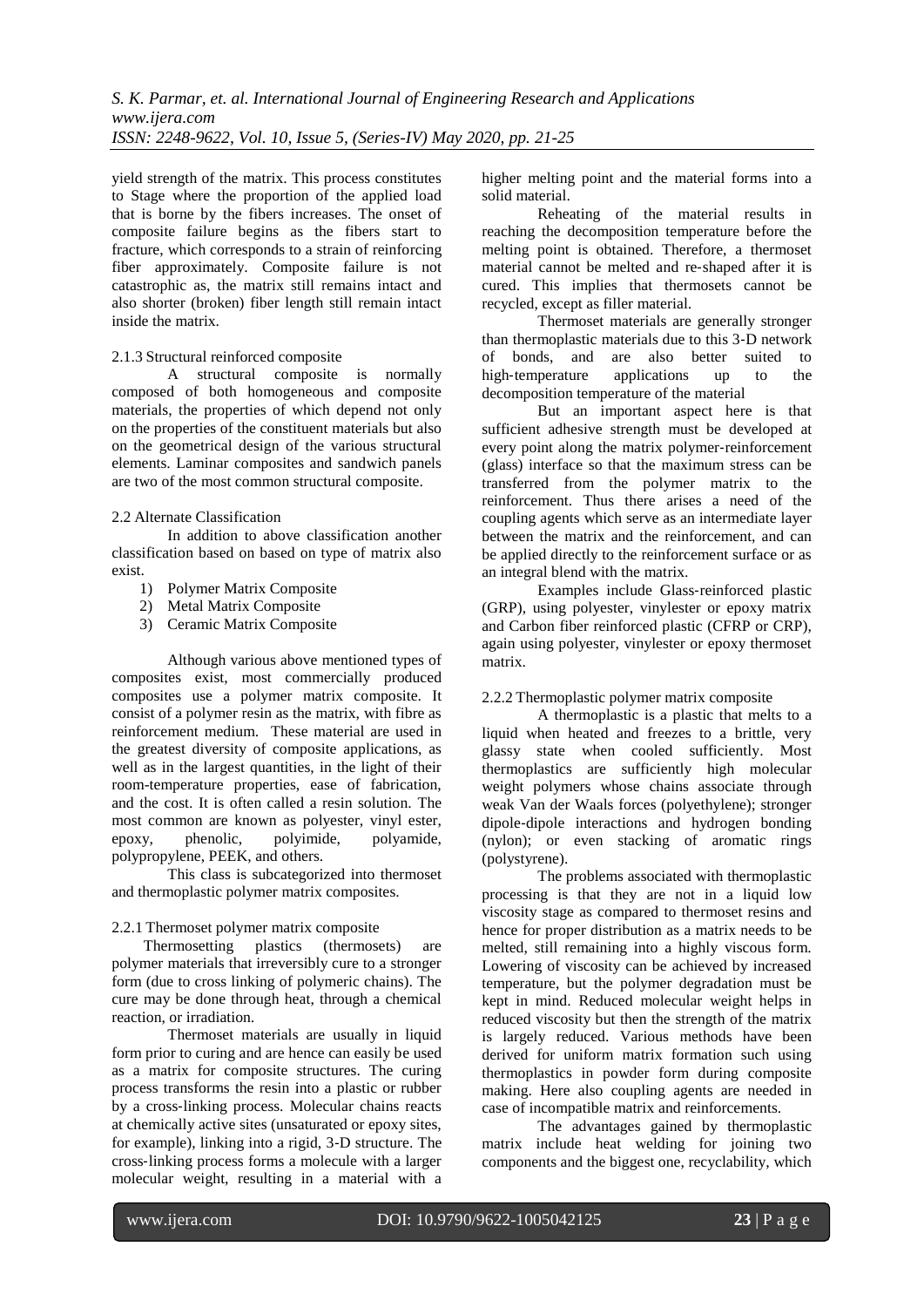*S. K. Parmar, et. al. International Journal of Engineering Research and Applications www.ijera.com ISSN: 2248-9622, Vol. 10, Issue 5, (Series-IV) May 2020, pp. 21-25*

is now becoming increasingly important from ecology point of view.

Use of thermoplastic matrix has opened a new division of composites called all thermoplastic composite which is better known single polymer composite, which give the best recyclability options.

## **III. CLASSIFICATION OF TEXTILE REINFORCEMENT STRUCTURES**

Textile reinforcements are classified based on the preform structural parameters, such as dimension, direction of reinforcement, fibre continuity, linearity of reinforcement, bundle size in each direction, twist of fibre bundle, integration of the structure, method of manufacturing and packing density. By using conventional textile manufacturing techniques such as weaving, knitting, braiding and stitching it is possible to produce a wide range of two and three dimensional preforms as shown in Fig. 2.



**Figure 2:** Various techniques of manufacturing textile fibre performs[3]

## **IV. APPLICATION OF TEXTILE STRUCTURAL COMPOSITE**

The advantages of textile composites can be summerized as follows[4]:

- $\triangleright$  The availability of a wide range of fibres, yarns, fabrics, matrix materials and manufacturing processes for reinforcement fabrication and composite consolidation allows flexibility in designing various components and structure.
- $\triangleright$  Energy saving are important low energy cost during manufacturing and long-term energy saving due to lighter components. The energy cost of producing composite automobile body is 40% less than that of a steel body.
- $\triangleright$  Due to anisotropic design, directional properties could be obtained.
- Good fatigue resistance and high degree of damage tolerance are seen.
- Corrosion resistance is an advantage.
- $\triangleright$  Composite parts can be designed with varying degree of electrical and thermal conductivities.

The current application of composites in automotives includes drive shafts, side rails, doors, cross members, oil pans, suspension arms, leaf springs, wheels, quarter panels, trunk decks, hoods, hinges, transmission supports, bumbers, seat frames and wheels.



Figure 3: Top row: (L to R) loudspeaker cone, body panel for automobiles, Nike Shinguard; Middle row: (L to R) Headliner for cars, Samsonite luggage bag; Bottom row: (L to R) protective inserts, under shield for automobiles[6]

In the defense industry, composites are ideal material for light weight mobile, easily transportable vehicles for tactical shelters, ballistic combat and logistic applications. Composites are ideal materials for aircraft and aerospace application where high strength-to-weight ratio is required. For example, glass fibre composite is five times higher